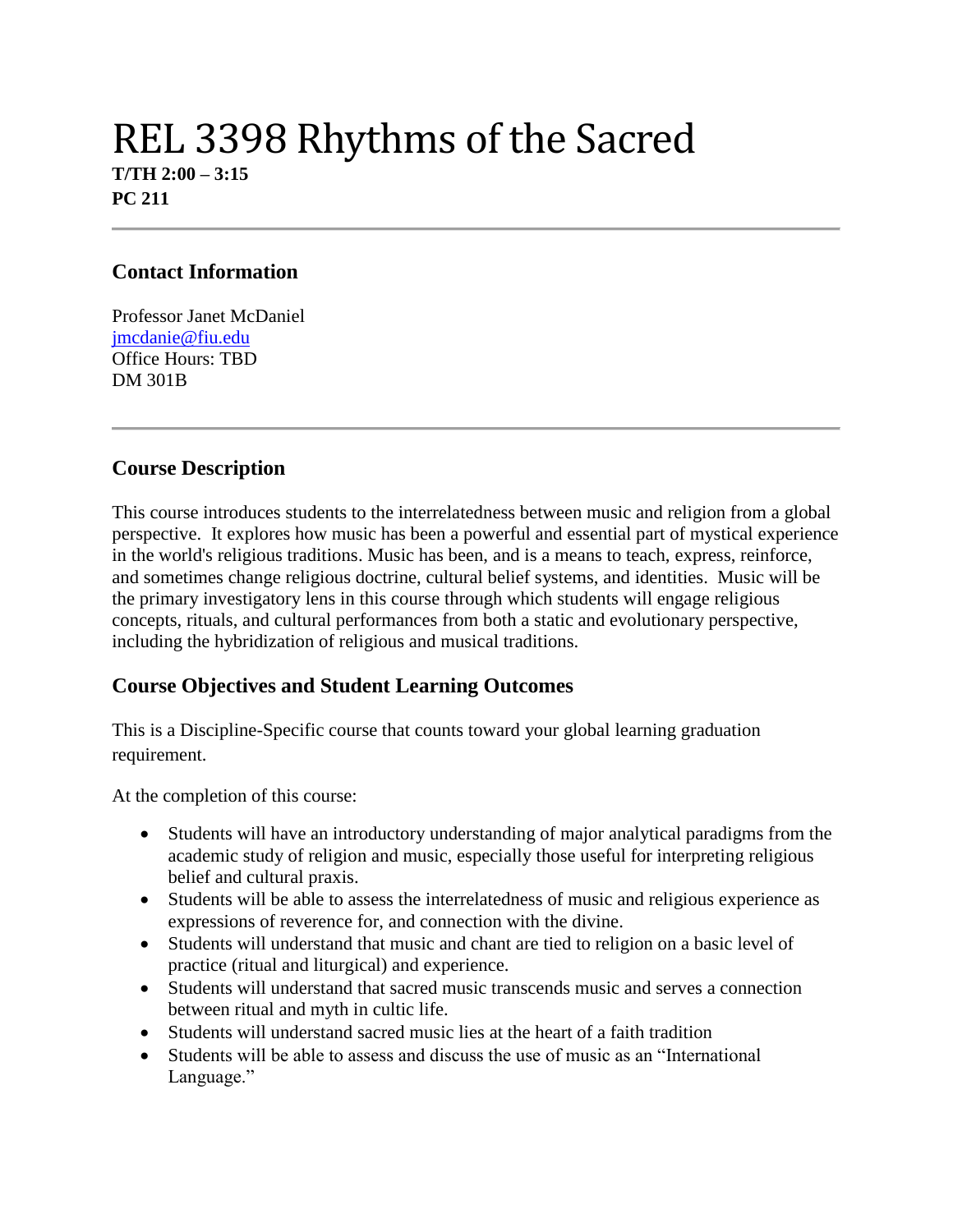- Students will be able to assess how global issues and trends are interrelated and expressed through the hybridization of culture, music and religious traditions.
- Students will be able to analyze topics in religious music from multiple perspectives: local, global, international, intercultural.
- Students will be able to demonstrate willingness to think critically about religious music as a means for combating extremism and fostering acceptance and tolerance in the contemporary world.

#### *Global Learning Outcomes*

- *Global Awareness:* Students will be able to assess how global issues and trends are interrelated and expressed through the hybridization of culture, music and religious traditions.
- *Global Perspective:* Students will be able to analyze topics in religious music from multiple perspectives: local, global, international, intercultural.
- *Global Engagement:* Students will be able to demonstrate willingness to think critically about religious music as a means for combating extremism and fostering acceptance and tolerance in the contemporary world.

# **Required Texts**

Beck, Guy L.ed. *Sacred Sound: Experiencing Music in World Religions.* Ontario: Wilfrid Laurier University Press, 2006.

ISBN 9780889204218

Dowley, Tim. *Christian Music: A Global History.* Minneapolis: Fortress Press, 2011

ISBN 9780800698416

Additional readings and content are indicated below as assigned in the Class Calendar.

# **Course Requirements**

#### **Attendance and Classroom Etiquette**

- Respectful discourse includes but is not limited to the following: one person speaking at a time, refraining from interrupting or carrying on a conversation with those around you.
- **Laptop use is only permitted for note taking purposes.** Laptop use for any other reason will result in loss of the privilege. Laptop use is only permitted in the first few rows. All other electronic devices must be put away during class.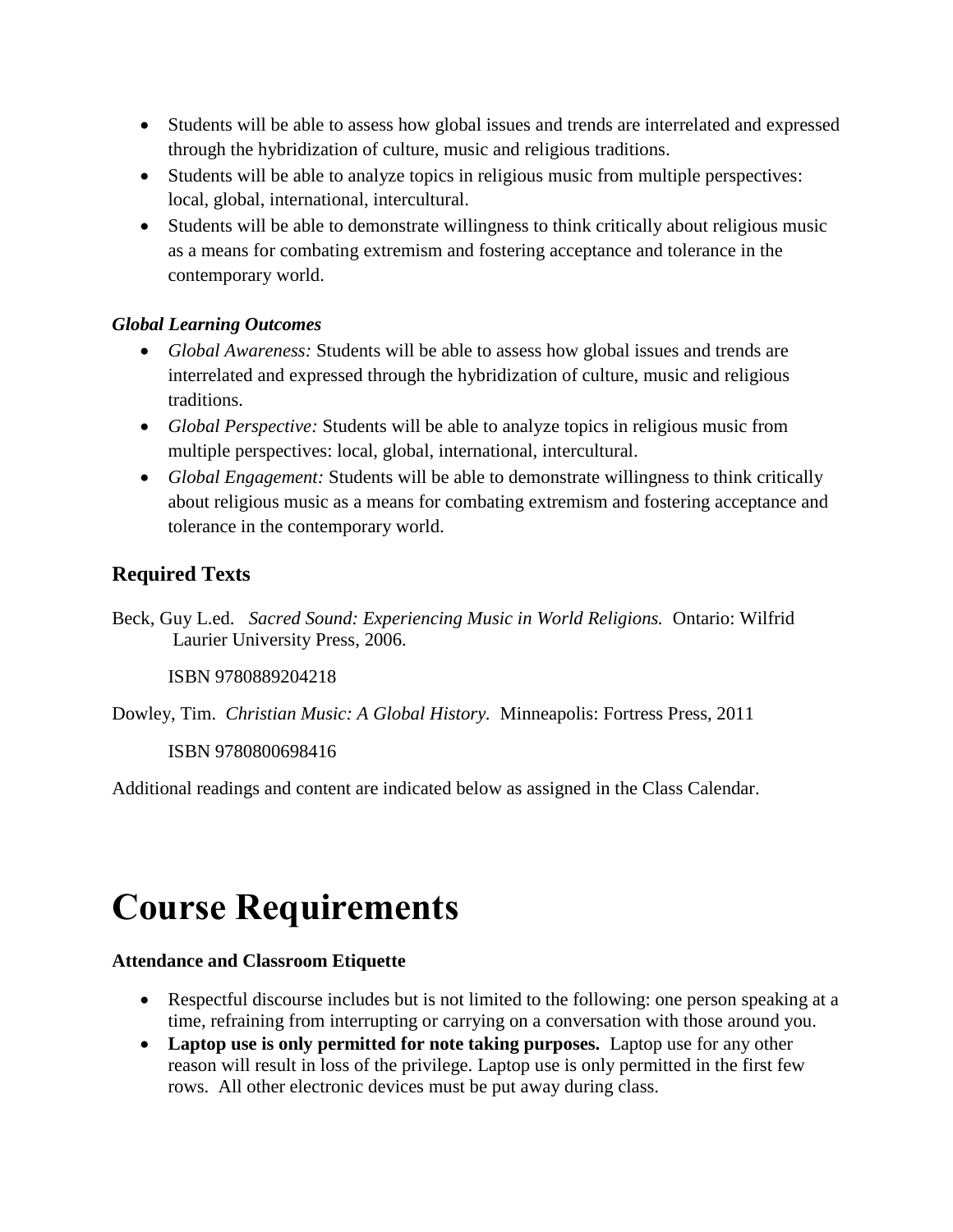#### **Class Participation: 10 points**

- Class participation means active participation. Merely showing up for attendance does not constitute an A in class participation. It includes oral participation and adherence to attendance and classroom etiquette.
- Attendance: You are allowed to miss 3 classes, no questions asked. **Afterwards, you will lose one point per unexcused absence.**
- Being prepared for and participating in class discussions

#### **Synthesis Activities 15%**

During the semester there will be several individual out of class and in-class team-based activities intended to synthesize and assess students understanding of course readings and concepts. Synthesis activities may include quiz assessments of readings and will be a single, weighted grade at the end of the semester. The course calendar below does not list all of the potential graded activities. (Global Awareness Assessment)

#### **Reflection Activities – 35%**

You will engage in 3 short reflection activities during the semester.

*Reflection 1* will be on personal Perspective Consciousness in the format of an Infographic, "How Do I Know What I Know?" This activity is intended for you to think about how you filter knowledge. What factors influence how you understand the world and information you receive by reflecting on and making connections between your opinions, behaviors, ideas, labels and the unexamined assumptions you have that underlie them. **5%**

*Reflection 2* will be an in-class team based active learning activity centered on religious music as a means of combating extremism and promote a dialogue of tolerance between faiths using Islamic Sufi Qwaalli music performed as a hybridization between Muslim and Jewish musicians for the focus study. Questions will be handed out on the day of the activity (Global Engagement Assessment) **10%**

**Reflection 3** will be both an out-of-class and in-class team-based learning activity centered on the film, *Sita Sings the Blues.* Students will watch the film and an accompanying reading prior to class. During class, students will take a short quiz comprised of multiple-choice questions and individual critical analysis responses focused on the ideas of cultural appropriation, individual interpretation, evolution and adaptation of the *Ramayana*. Then, students will repeat the quiz in small groups. Questions will be handed out on the day of the activity. (Global Perspective Assessment) **10%**

**Glossary (20%)** Throughout the semester you will compile a glossary of music and religious terms submitting sections as they correspond to the different religions/topics assigned. Due dates posted on Canvas.

**Take Home Final Exam (10%)** This exam will be based solely on the course readings, primarily from the *Christian Music* text.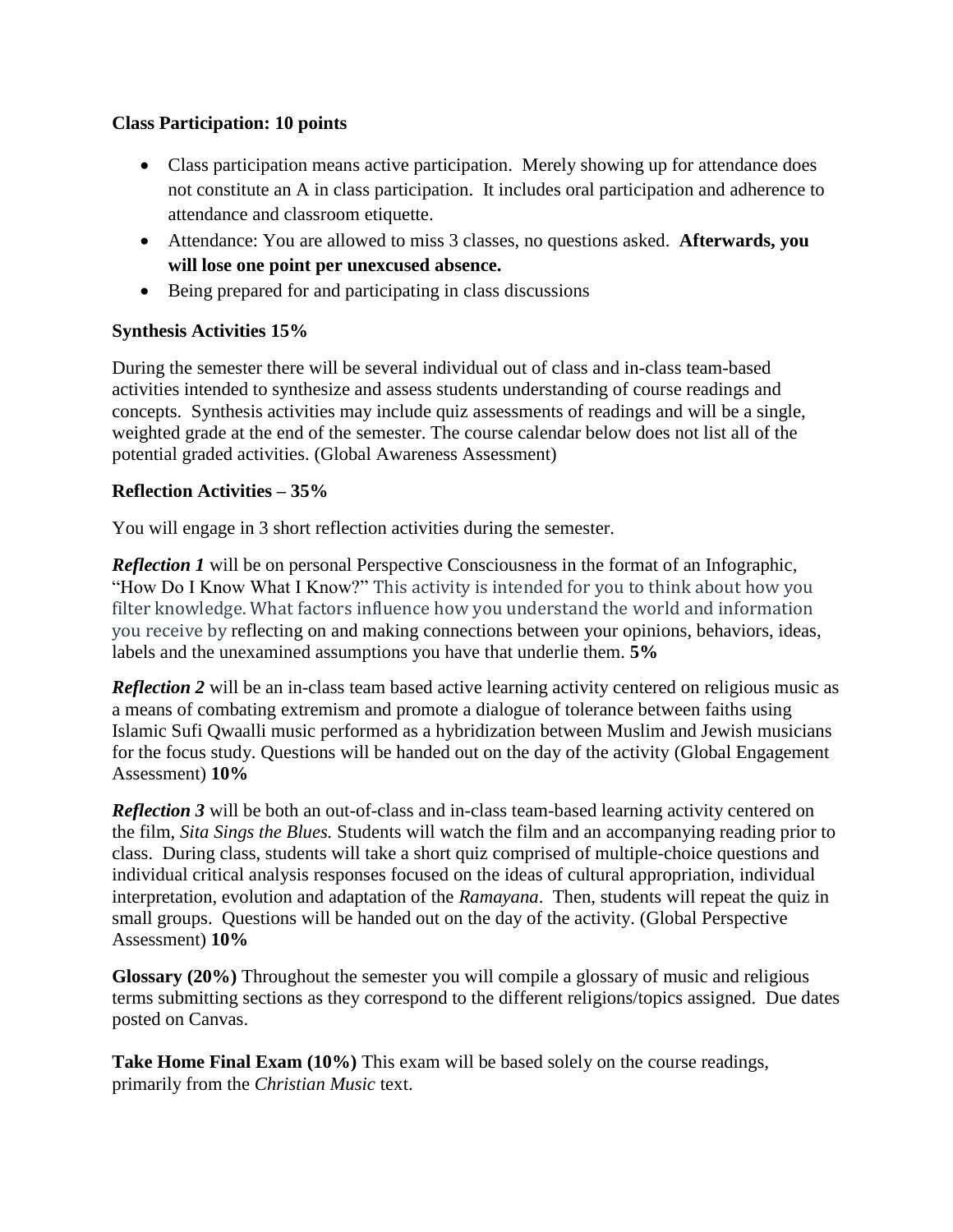**Creative Engagement Semester Project: 20 points.** The project is intended for students to devote special attention to a case study in world music with the question, *What message does this piece or genre convey?* Topics must focus on synchretism and hybridization of musical traditions/religions/cultures. Your text, Christian Music provides numerous examples throughout. You will present your project 4/11, 4/16, or 418. Projects must have the following:

- **Proposal**: A paragraph description of your project. A bibliography of at least 3 academic sources.
- **Bibliography**: This must be in MLA or Chicago Style. Minimum 7 sources.
- **Issues to address**: style, religion, time period, setting, usage. What type of music is it? Is the piece reinforcing a doctrine or belief? Does it evoke a sense of the numinous or a mystical experience to either/both the performer and listener? Does it have an ethical, social or political message? How is it a hybridization of musical and/or cultural traditions?
- **Presentation**: Your presentation time should be  $10 15$  minutes. You may present in as a Powerpoint, or as a video. You must include listening examples. All videos must convey religious expression and analysis.

### **Additional Responsibilities**

- Complete readings and listening selections before class.
- Checking email before each class.
- Understanding your course progress which includes checking that grades are recorded accurately in the grade-book. Notification of any such discrepancies must be emailed to me by the last week of class.
- Any questions or disagreements with grades must be sent via email and discussed before the end of the semester.

#### **Incentive Points**

There are no make ups for in class graded activities. There is no extra credit in this class. However, you will begin the semester with 5 "incentive" points; basically free points. They are a gift, but a gift you can lose. Incentive points are not the same as class participation points – which you can also lose (see above). The following are ways you can lose an incentive point.

- Emailing the professor with a question you can find in the syllabus or on Canvas.
- Use of electronic devices for anything other than taking notes or an approved class room activity.
- Doing work for another class during this class.

# **Course Work and Your Grade**

| <b>Class Participation</b>   | 10% |
|------------------------------|-----|
| <b>Synthesis Activities</b>  | 15% |
| <b>Reflection Activities</b> | 25% |
| Glossary                     | 20% |
| Take Home Final              | 10% |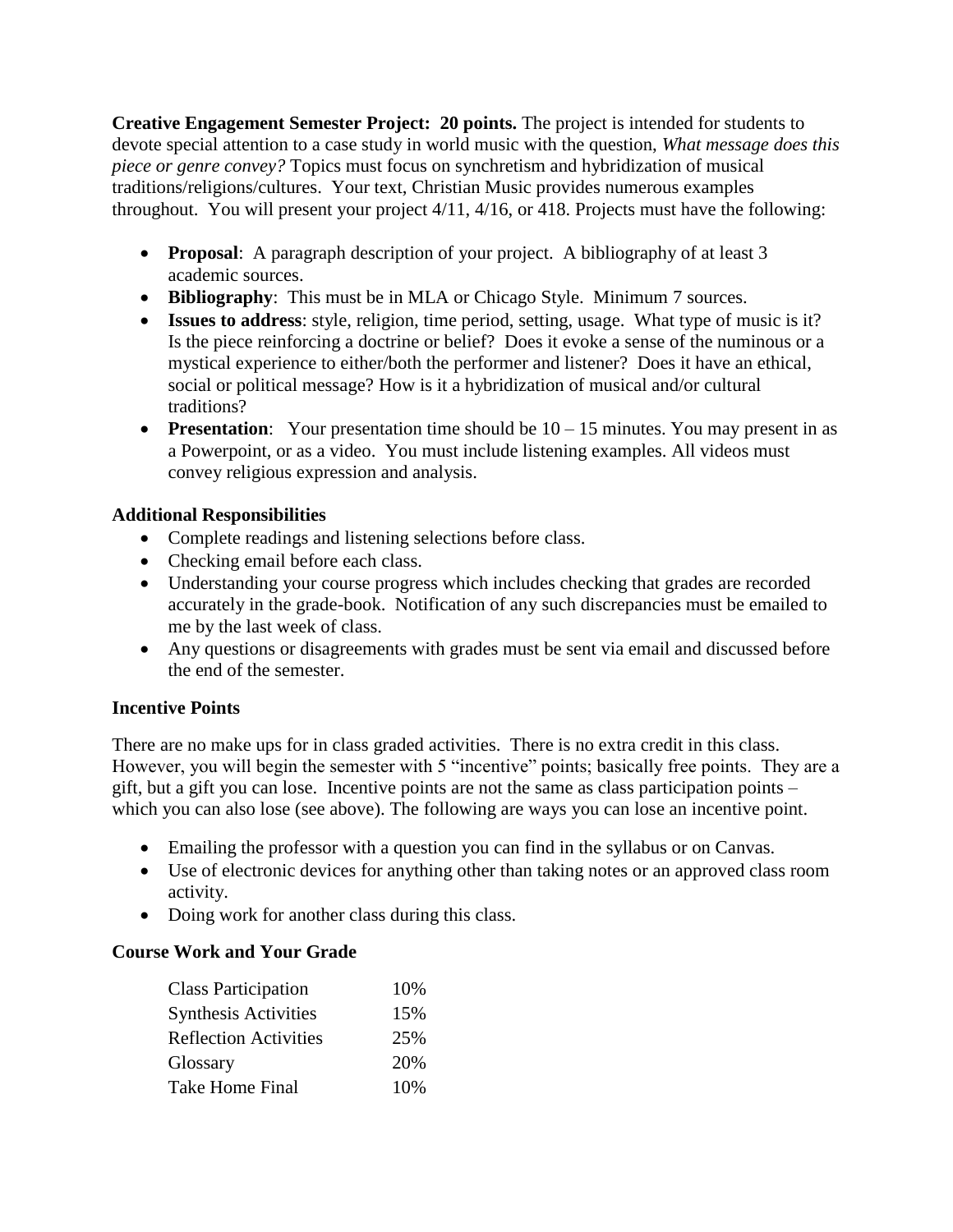**Grading Scale:** Grades are based on accumulated points, 100 in total

| <b>Letter</b><br><b>Grade</b> | Range $(\% )$ | <b>Letter</b><br><b>Grade</b> | Range $(\% )$ | <b>Letter</b><br><b>Grade</b> | Range $(\% )$ |
|-------------------------------|---------------|-------------------------------|---------------|-------------------------------|---------------|
|                               | 95 or above   |                               | $83 - 86$     |                               | $70 - 76$     |
|                               | $90 - 94$     | <b>B-</b>                     | $80 - 82$     |                               | $60 - 69$     |
| $B+$                          | $87 - 89$     | $C_{\pm}$                     | $77 - 79$     |                               | 59 or less    |

Grades are based on accumulated points, 100 in total

#### **University Scale and Your GPA**

| <b>Grade</b> | <b>Points Per Credit Hour</b> |
|--------------|-------------------------------|
| A            | 4.00                          |
| A-           | 3.67                          |
| $B+$         | 3.33                          |
| B            | 3.00                          |
| $B -$        | 2.67                          |
| $C+$         | 2.33                          |
| $\mathbf C$  | 2.00                          |
| D            | 1.00                          |
| F            | 0.00                          |

#### **Academic Conduct**

- **Plagiarism** is 1) copying any written material without using proper citation this includes material from the internet; 2) incorporating another person's ideas without giving proper credit/citation (literary theft). 3) cutting and pasting sections of text from the internet, even if it does not have a listed author, into your own work, 4) using another student's work as your own.
- Florida International University is a community dedicated to generating and imparting knowledge through excellent teaching and research, the rigorous and respectful exchange of ideas, and community service. All students should respect the right of others to have an equitable opportunity to learn and honestly to demonstrate the quality of their learning. Therefore, all students are expected to adhere to a standard of academic conduct, which demonstrates respect for themselves, their fellow students, and the educational mission of the University. All students are deemed by the University to understand that if they are found responsible for academic misconduct, they will be subject to the Academic Misconduct procedures and sanctions, as outlined in the Student Handbook. FIU Code of Academic Integrity – <http://www.fiu.edu/~dwyere/academicintegrity.html>.

#### **Guidelines for Written Work**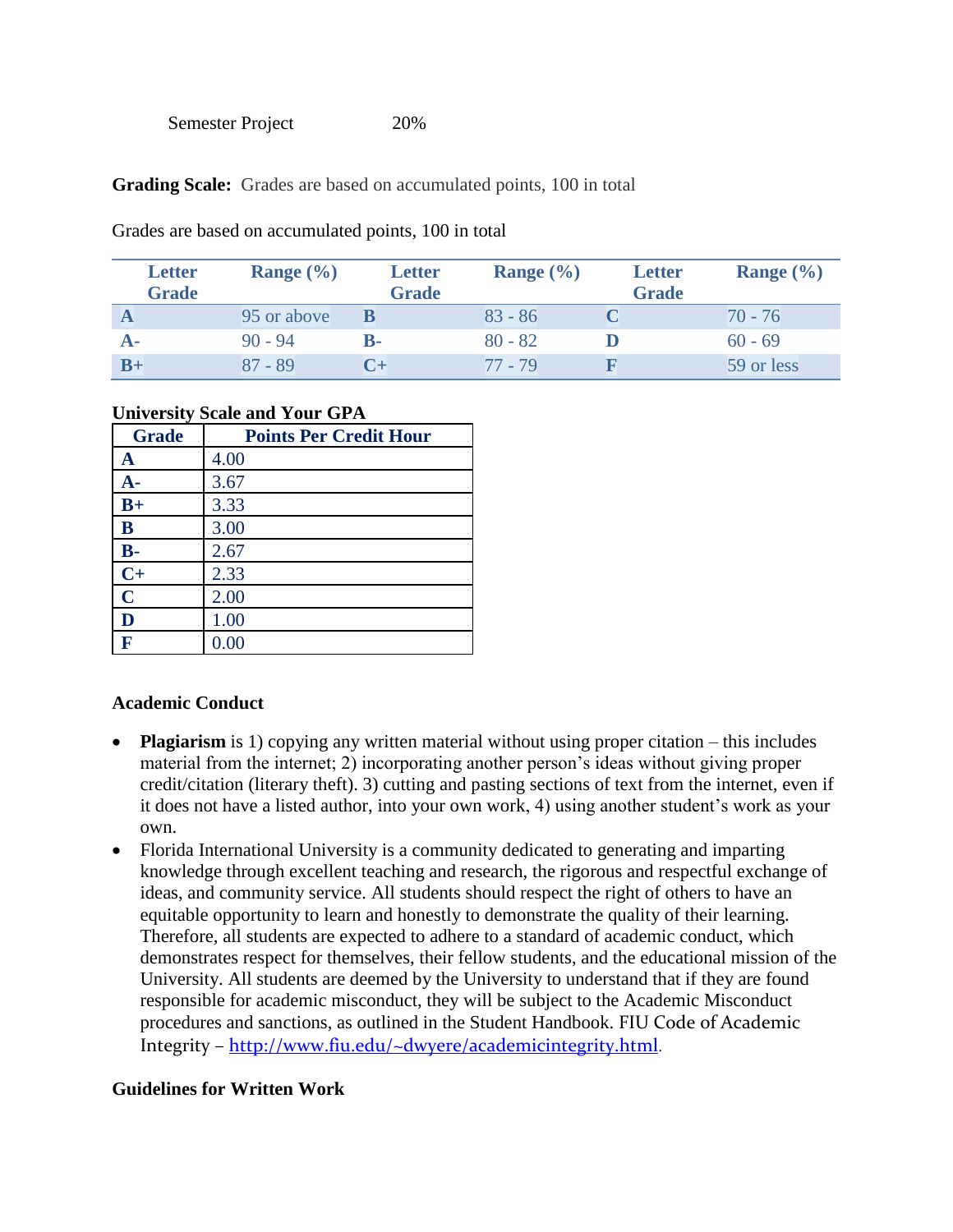All written work must consistently adhere to the MLA Formatting Guide <https://owl.english.purdue.edu/owl/resource/747/1/>Students are advised to carefully proofread *all* papers before submitting them. All students are encouraged to take advantage of the University resources for writing to be found in the Center for Excellence in Writing, a fullservice writing center providing writing assistance and feedback to university students, from first year students to PhD candidates. The Center is particularly helpful to those seeking to polish their writing skills. Center offices are located in GL 120 (MMC), Glen Hubert Library, First Floor (BBC), and EC 2780 at the Engineering Center. For more information, go to [http://writingcenter.fiu.edu/.](http://writingcenter.fiu.edu/)

#### **Religious Observances**

Every effort will be made, where feasible and practical, to accommodate students whose religious practices coincide with class requirements or scheduling. Please make sure to notify your instructor *at the beginning of the semester* of which dates you will be absent or any anticipated problems with completing course work.

#### **Physical, Mental and Sensory Challenges**

Every effort will be made, where feasible and practical, to accommodate students who are so challenged. Should you require accommodations, contact the Disability Resource Center, if you have not done so already.

# Class Calendar

#### **Reading and Listening Sections: Subject to updates and changes**

All links for readings other than the required texbooks, videos and web sites listed below will be posted on Canvas. All Due Dates will be listed on Canvas **Your Suggestions Are Welcome Additions!!!!**

#### **1/8 Introduction to class**

#### **1/10 Music and Religion: Numinous and Mystical Orientations**

Before Class:

- Graziano, Michael. "Why is Music a Religious Experience?" *Huffington Post.* 15 June, 2011
- Fitzpatrick, Frank, "Why Music? Music and Spirituality" *Awaken* 2013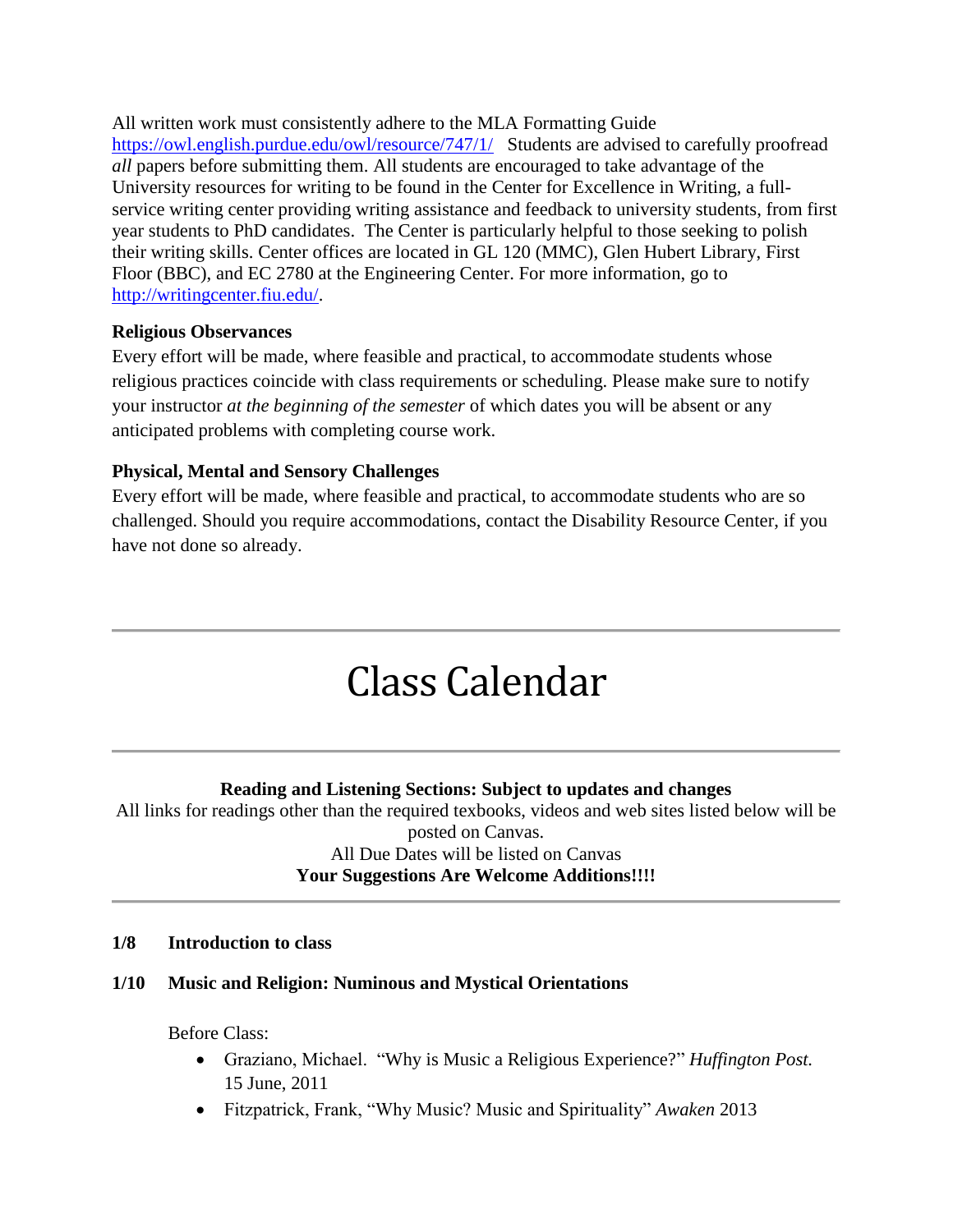During Class:

• TEDx, Frank Fitzpatrick, *The Technology of Emotion, Music, Mind and Transformation*

#### **1/14 Last Day to Drop/Add**

#### **1/15 Paradigms in Religious Studies and Music**

Before Class

- Beck, Guy, L. "Introduction" in *Sacred Sound.* Pp 1- 23
- Mason, Debora. "Music: About the Discipline" *The Center on Religion and the Professions*

During Class

- Worldviews and Problems of Ethnocentrism
- Discussion and pre-activity for Reflection 1 Infographic: How Do I Know What I Know?

#### **1/17 Introduction to Musicology**

Before Class

- Schulkin, Jay. "Music and the Brain: An Evolutionary Context," in *Reflections on the Musical Mind.* University of Princeton Press, 2013
- "Human Evolution: Why Music," *The Economist* 18 December, 2008

During Class

- Music, Communication and Human Evolution
- Rhythm, Scales and Notation
- Pythagoras: Math, Music and the Divine
- Watch *Donald Duck in Mathmagic Land*
- Watch and Discuss Intro *How Music Works*

Recommended out of Class

• Documentary, *The Music Instinct: Science and Song* 

#### **1/22 Prehistoric Societies**

#### **Due: Infographic How Do I Know What I Know**

Before Class:

- "How Old is Music?" *The Musician's Brain,* June 20, 2018
- "Music and Prehistoric Cave Art," *The Musician's Brain,* June 20, 2018
- "Acoustics of Stonehenge," *Salford Innovation Research Center*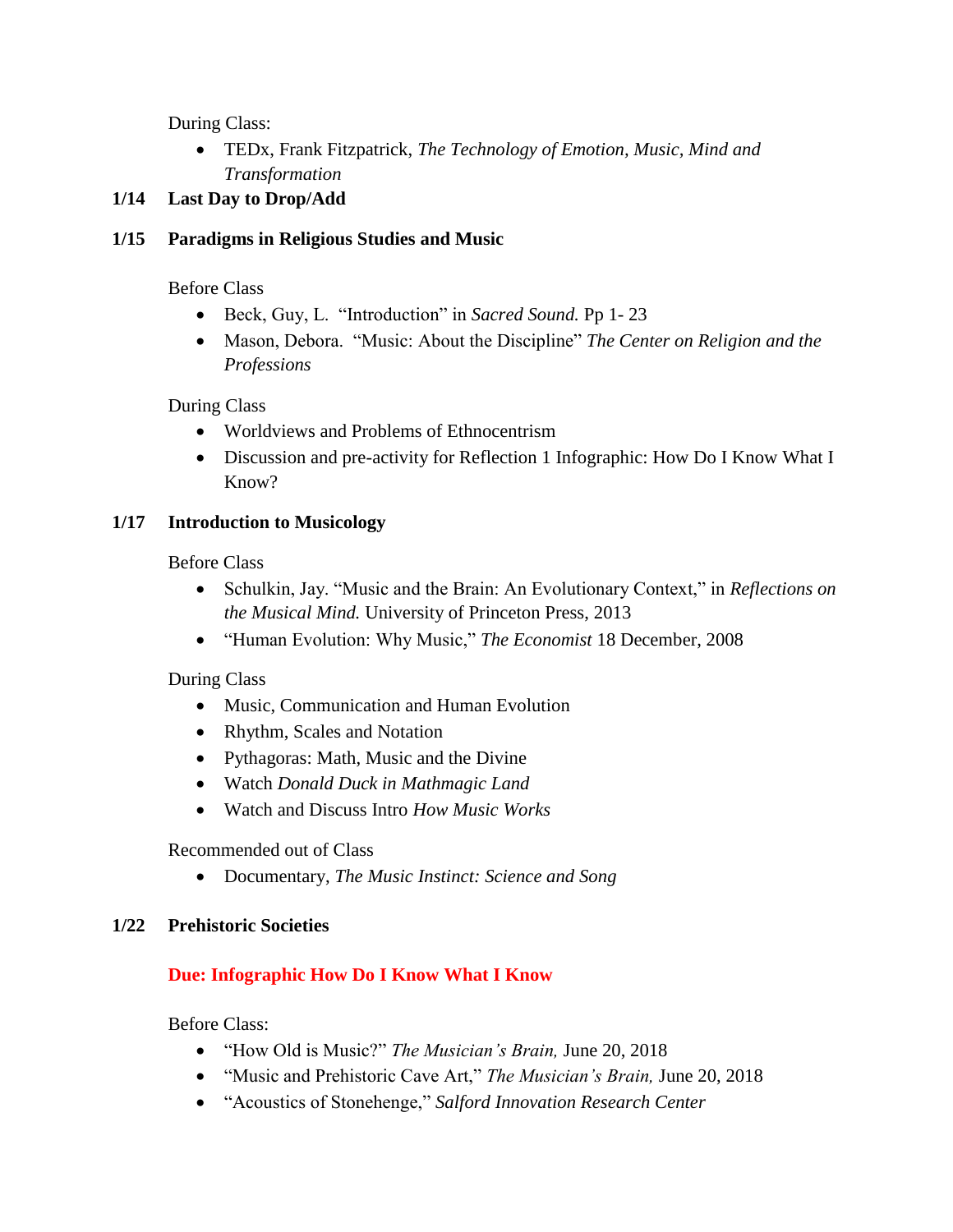During Class

- How is Music a form of Communication?
- Chicken and the Egg? Music and Religion
- Caves, Stones, and Bones
- Listen: Neanderthal Bone Flute Music
- Synthesis Activity: Evolution, Music, and Religion

Recommended to Explore

• Archaeoacoustics: The Archaeology of Sound

# **1/24 Music in Ancient Societies**

Before Class

- "Music of the Ancient Near East."
- "The Musical Instruments from Ur and Ancient Mesopotamian Music." *Expedition UPENN* Vol 40.
- "Musical Instruments in the Ancient World"

# During Class

- The Divine Origins of Instruments
- History of Panpipes
- Listening Selections: ANE Lyre music

# **1/29 Music in the Hebrew Bible**

Before Class

- "Chapter 1, "Before the Church" in *Christian Music: A Global History* pp. 11 24
- "Music in the Ancient World of the Bible"
- "Song of Deborah" Judges 5

# During Class

- Forms of Biblical Music
- Exodus 15, "Song of the Sea"
- Gender and Music
- Music as a form of Religious Instruction
- Listening Selections: Michael Levy, "Music of the Bible Revealed"

# **1/31 Judaism: Beginnings**

Before Class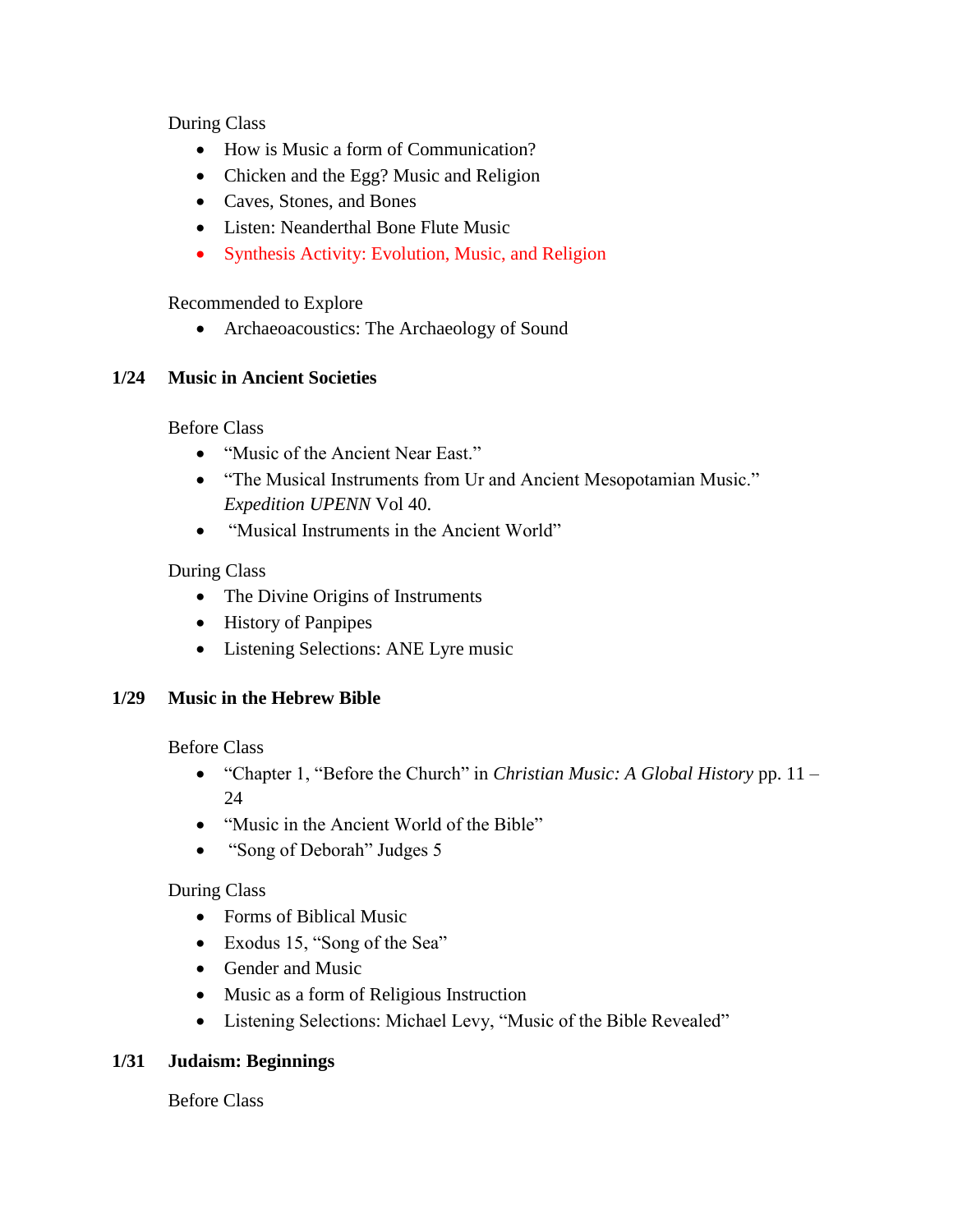• Levine, Joseph A. "Judaism and Music," in *Sacred Sound,* pp. 29 – 35

#### During Class

- Beliefs, vocabulary and primary sources
- Origins and Worship: Temple(s) and Synagogues
- Chant and Instruments
- Synthesis Activity: Interrelatedness in the Ancient Near East

#### **2/5 Judaism: Diaspora**

Before Class

• Levine, Joseph A. "Judaism and Music," in *Sacred Sound,* pp. 36-59

During Class

- Ritual Context: Public and Private
- Medieval Music: Sephardic and Ashkenazi
- Listening Selections: Music of Israel, *World Music Network*
- *The History of Klezmer Music*

#### Recommended

• Timeline of Jewish History, *Jewish Virtual Library*

#### **2/7 Judaism in the Modern World**

Before Class

• Watch: *Defiant Requiem* 

During Class

- Discussion
- Synthesis Activity on *Defiant Requiem*

#### **2/12 Judaism in the Modern World**

Before Class

• Nothing

#### During Class

- American Judaism: Borrowing of traditions, Hymns
- Current Trends in Jewish Music
- Glossary Submission
- **2/14 Islam**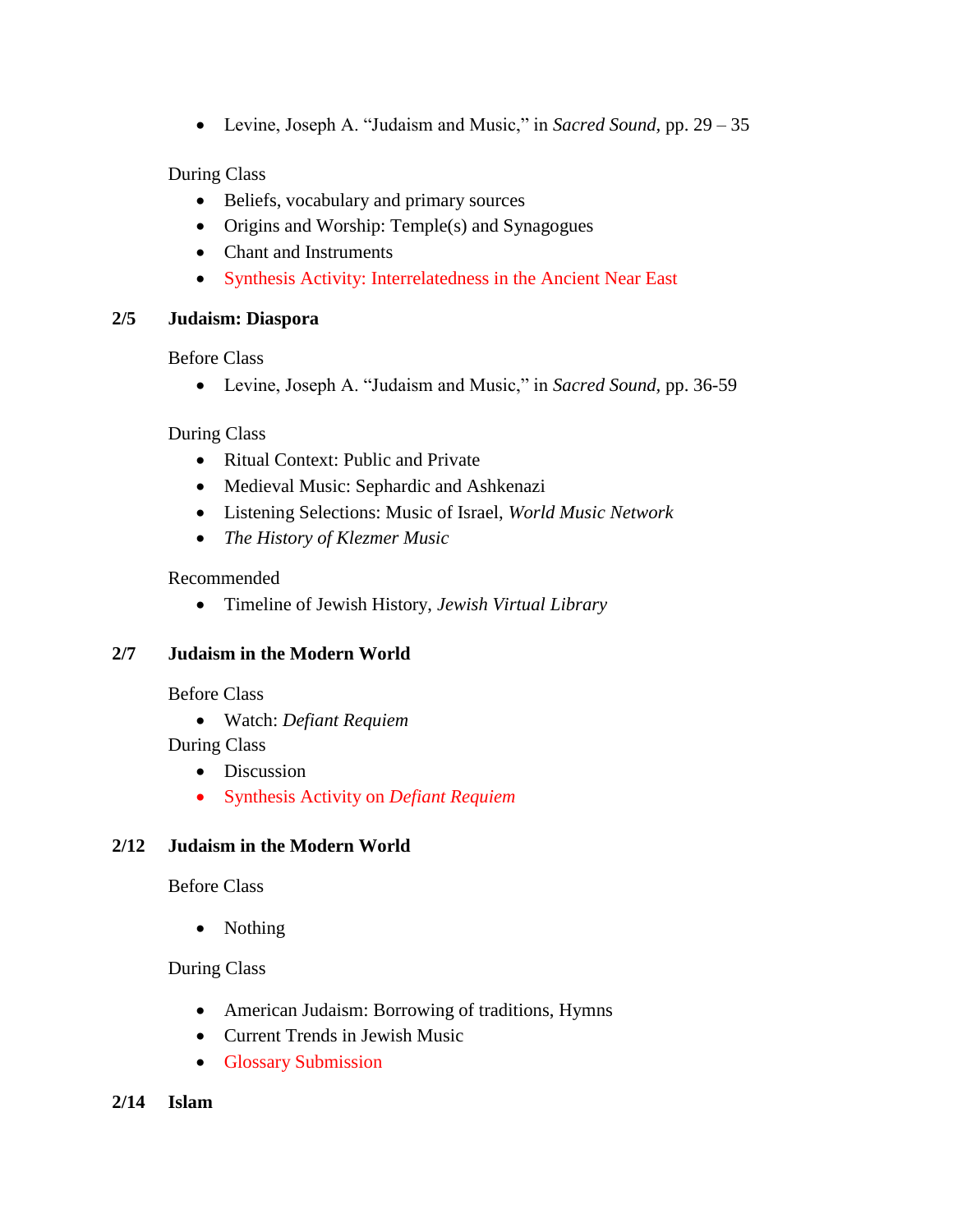Before Class

• Qureshi, Regula. "Islam and Music," in *Sacred Sound,* pp. 89 – 111;

During Class

- Beliefs, practices, and primary sources
- Oral Transmission and Chant
- Muezzin and the Adhān (The Call to Prayer)
- Quf'ān Recitation

#### **2/19 Islam: Sufism and Devotional Music**

Before Class

- Shubel, Vernon J. "From the Dutar to the Electric Guitar: Exposing Students to the Music of the Muslim World." *Religious Studies News: Spotlight on Teaching,*  Spring, 2001.
- Watch, *Rumi in the Land of Khusrau*

#### During Class

- Sufism and Samā' Mystical Musical Poetry
- Hymns: Praising the Prophet, Commemorating Martyrdom to Saints
- Music as a Source of Spiritual Discipline
- Gender and Music
- *Sufism*, PBS Religion and Ethics
- Listening Selections:Maher Zain *Insha Allah | Insya Allah; Dust is My Bed*, Modern Islamic Chant/Video

#### **2/21 Islam: Current Trends in Islamic Music**

Before Class

• Groot, De Rokus. "Music, Religion, and Power: Qawwali as Empowering Disempowerment," in *Powers: Religion as a Social and Spiritual Force.* 2010.

During Class

- Pakistan/North India: Sufi Music *World Music Network*
- Maher Zain Palestine Will Be Free
- Listening Selections on Jewish Arab Qawwali
- Reflection 2 Qawwali Music in Judaism Global Engagement

#### **2/26 Hinduism**

Before Class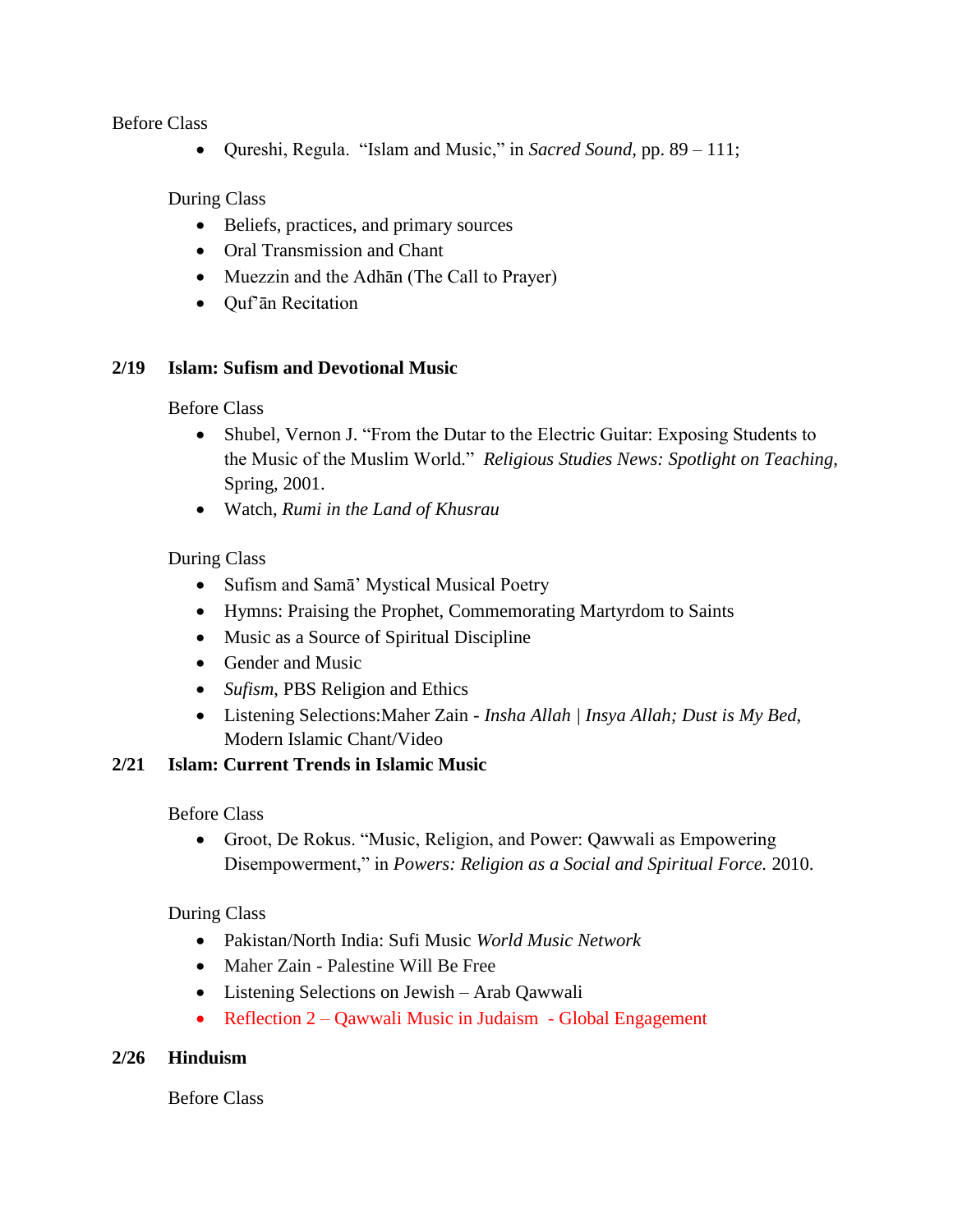• Beck, Guy L., "Hinduism and Music" in *Sacred Sound.* Pp. 113 – 123.

#### During Class

- Beliefs, practices, and primary sources
- OM, Music, and Moksha
- Chant and music in ancient India

#### **2/28 Hinduism**

Before Class

- Beck, Guy L., "Hinduism and Music" in *Sacred Sound.* Pp. 123 139
- Rao, Ankita, "The Spirit of Tabla," *Huffington Post,* 2 June, 2012

#### During Class

- Bhakti Movements and Music
- Musical Instruments

#### **3/5 Hinduism**

Before Class

- Watch: *Sita Sings the Blues*
- Basu, Saurav. "Sins against Sita," *Vijayvani*. Aug. 2009

During Class

- Current Trends in Hindu music
- Western appropriation of Hindu music
- Listen: George Harrison: *Samsara Davanala Prayers to the The Spritual Mater; My Sweet Lord*
- Reflection 3 *Sita Sings the Blues – Global Perspective*
- Glossary Submission

#### **3/7 Christianity: Beginnings**

Before Class

- Hobbs, Gerald, "Christianity and Music," in *Sacred Sound, pp. 61 – 66*
- Chapter 2, "Psalms and Hymns and Spiritual Songs: Music and the Early Church," and Chapter 3, "The Church Goes Public: Christian Music After Constantine," in *Christian Music: A Global History* pp. 26 – 45

During Class

- Christianity: Beliefs, practices, vocabulary and primary sources
- Origins and Worship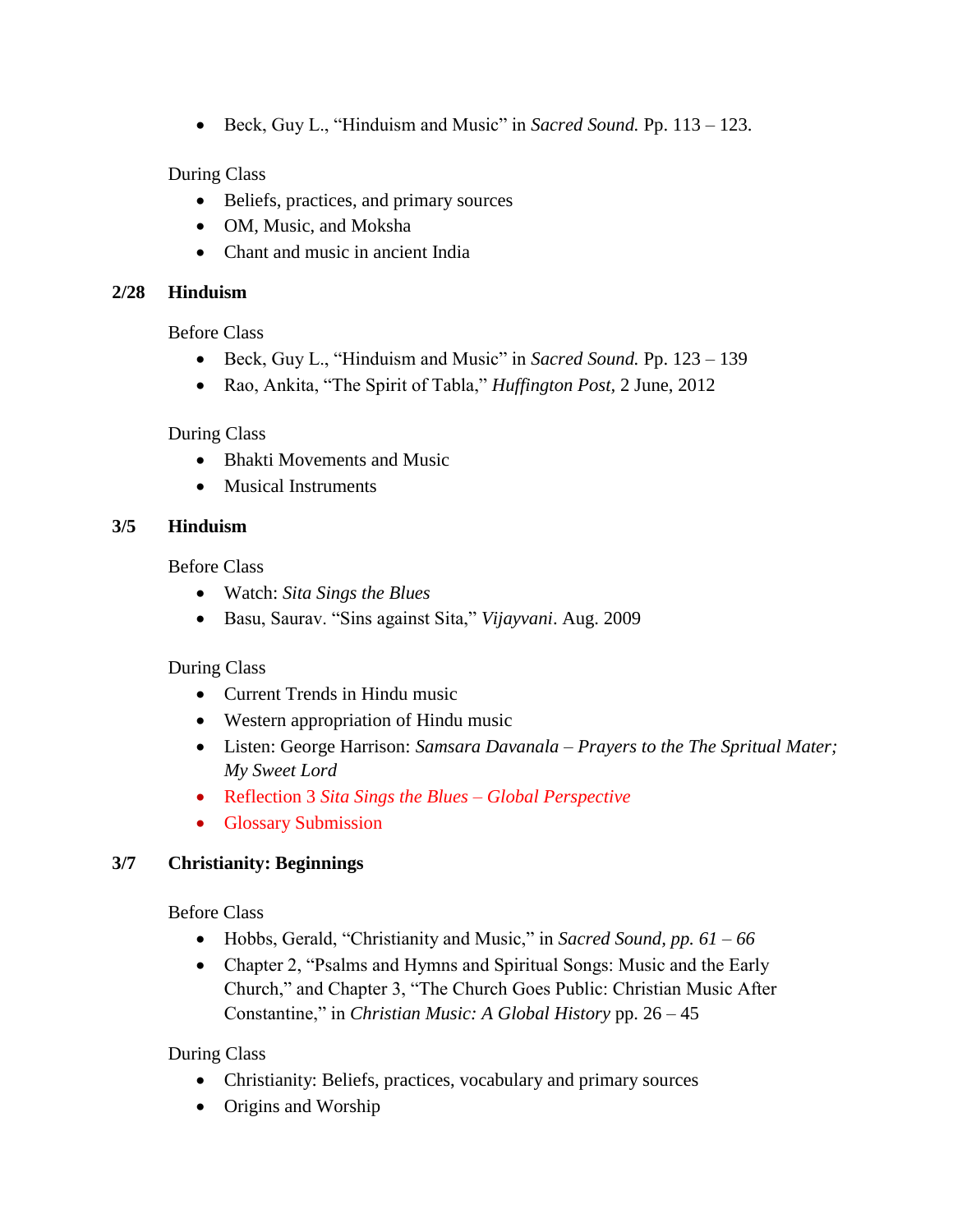- Oral Transmission and Chant
- Listening Selections: Roman and Gregorian Chant

#### **Spring Break**

#### **3/18 Last Day to Drop with a DR Grade**

#### **3/19 Christianity: The Middle Ages**

Before Class

- Hobbs, Gerald, "Christianity and Music," in *Sacred Sound, pp. 66 - 68*
- Chapter 4, "Christian Chant: The Core of Medieval Worship" in *Christian Music: A Global History* pp. 50 – 61
- Chapter 5, "Medieval Polyphony: The Church Discovers Harmony," in *Christian Music: A Global History* pp. 64 – 71

#### During Class

- Medieval Music
- Sacred and Profane sounds
- Ritual Context: Mass, Requiem, Liturgical Dramas, Matins, Vespers
- Polyphony: SATB

#### **3/21 Hildegard of Bingen and Mysticism**

Before Class

- Watch: *Vision*, Movie about Hildegard of Bingen
- "Sybil of the Rhine: Hildegard of Bingen" in *Christian Music: A Global History*  pp.  $62 - 63$

During Class

- Gender and Music
- Ecstasy a state of mind
- Christian Medieval Mysticism
- Listening Selections: *A Feather on the Breath of God*, Hildegard of Bingen and *Petron Ke Pavlon,* Kassia
- Synthesis Activity on the interrelatedness of mystical orientations in music: Hildegard of Bingen and Sufism.

#### **10/29 Last Day to Drop with a DR**

#### **3/26 Christianity: Protestant Music**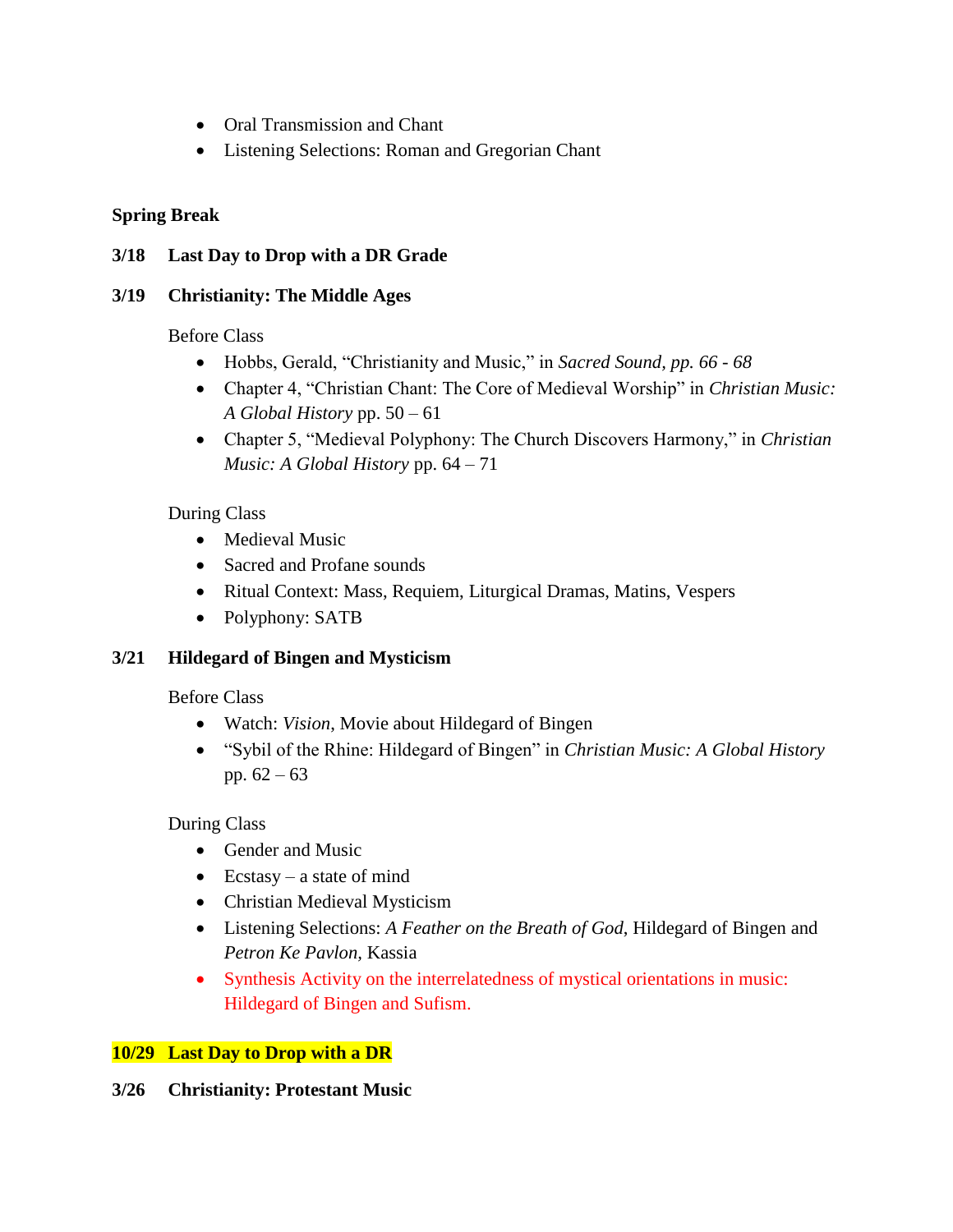Before Class

- Hobbs, Gerald, "Christianity and Music," in *Sacred Sound,* pp. 69 85
- Chapter 6, "The Music of the Renaissance: The Peaks of Polyphony," in *Christian Music: A Global History* pp. 72 – 85
- Chapter 7, "A Safe Stronghold: The Music of the Lutheran Reformation," in *Christian Music: A Global History* pp. 86 – 95
- "In the Deep Midwinter: The Story of Carols," in *Christian Music: A Global History* pp. 175 – 177
- "The Legendary Story of Silent Night," in *Christian Music: A Global History* pp. 178

### During Class

- Renaissance
- The Protestant Reformation and Music
- The Waffling Church of England
- Ritual Context: Cantatas, Oratorios, Chorales, Hymns, Passions, Carols
- Listening Selections: Protestant Hymns and Carols, Oratorios, Chorales, Passions

#### **3/28 England to America**

Before Class

- Chapter 9, "Psalms, Canticles, and Hymns: The Genesis of Christian Hymns," in *Christian Music: A Global History* pp. 112 – 123
- "Amazing Grace," in *Christian Music: A Global History* pp. 124 125
- "Robbing the Devil of his Choicest Tunes: Music and The Salvation Army," in *Christian Music: A Global History* pp.173-174
- Chapter 15, "Camp Meetings and Revivals: The Making of the American Gospel Tradition," in *Christian Music: A Global History* pp. 180 - 185

During Class

- Anglican Church Music
- Sacred Music and Social Oppression
- Carnal association: Rhyme and Meter
- The Music of the Shakers
- Listening Selections: Psalms, Gospel Hymns
- Glossary Submission

#### **4/4 Spirituals and their Evolution in America**

Before Class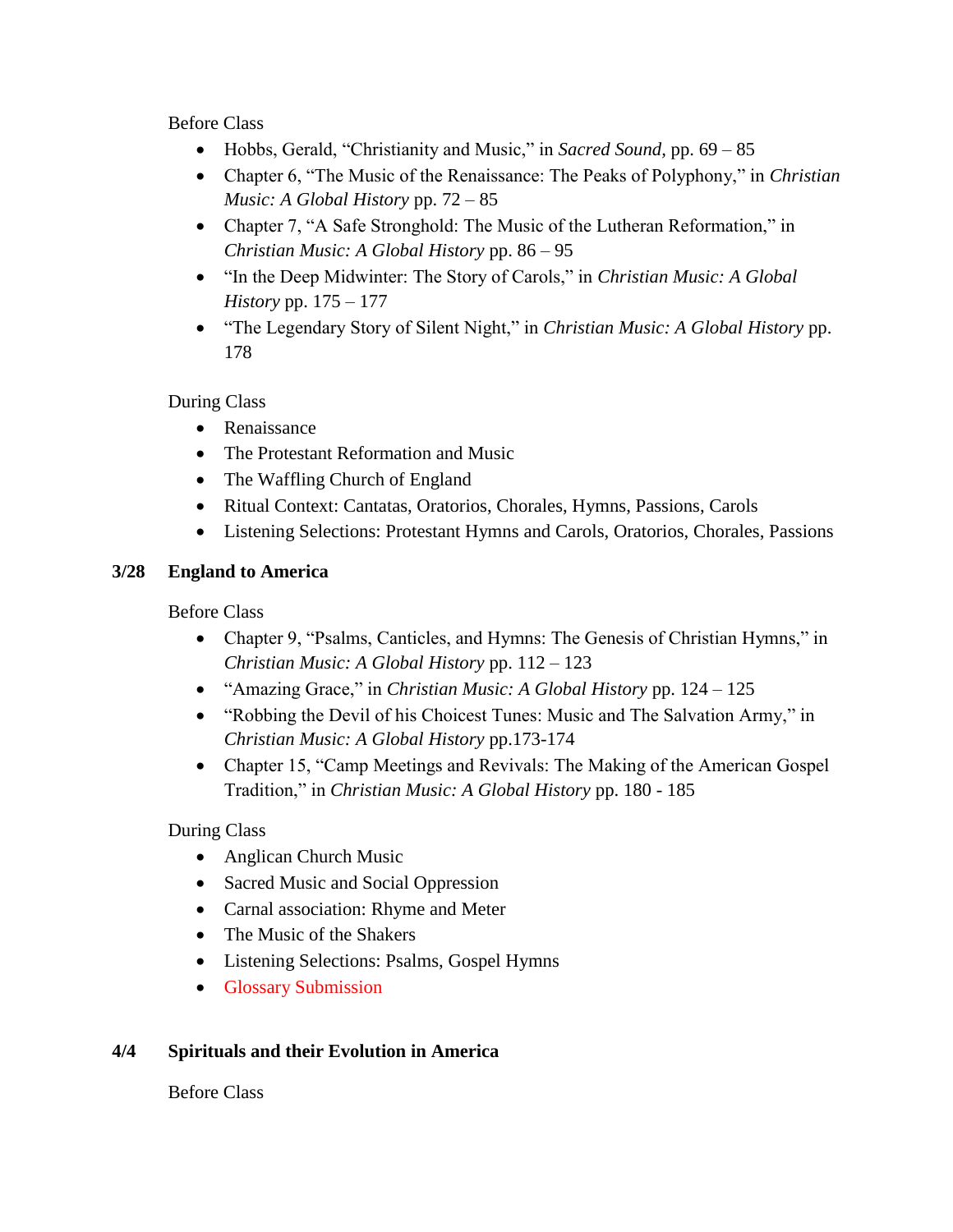- "Chapter 16, "I Got a Home in Dat Rock: Spirituals and the Blues," *Christian Music: A Global History* pp. 190 – 194
- Chapter 19, "(Give Me That) Old Time Religion: Gospel Music in the Twentieth Century, in *Christian Music: A Global History* pp. 222 – 229

During Class

- From Spirituals to Gospels
- From Gospels to Country, Folk, Jazz and Rock N Roll
- Watch: *Slave Song Book*, PBS
- Listening Selections: African American Artists
- In-Class Synthesis Activity considering the evolution and development of Spirituals from African Americans to White Americans.

#### **4/6 From Gospels to Country and Rock N Roll**

Before Class

- Chapter 21, "Ain't Nobody Nowhere Nothin' Without God: Christians do Country, Folk, and Jazz" pp. 240 – 244 in *Christian Music: A Global History*
- Elvis Presley, "How Great Thou Art" in *Christian Music: A Global History* p. 218

During Class

- Development of Country and Rock Music
- Christian Rock and the Stage (e.g. *Jesus Christ Super Star*)
- Listening Selections: Varied selections from well known classic Country and Rock artists. **Feel free to submit suggestions!!**

#### **4/9 Contemporary Trends**

Before Class

- "The Evolution of Rock and Roll: Its Religious and Ecological Themes," *Journal of Religion and Popular Culture,* Vol. 2 Fall 2001
- "Singing and Religious Wrath," *Religion News Service*
- Vandervoort, Oliver, "Five Music Videos with Religious Imagery" 2015
- Bring in a Video to analyze in class Synthesis Activity

During Class

- Contemporary Music with Religious Messages
- Rock, Pop, and Rap
- Religious Imagery in Music Videos
- Sacred or Sacreligious?
- Listening Selections: varied with above topics.